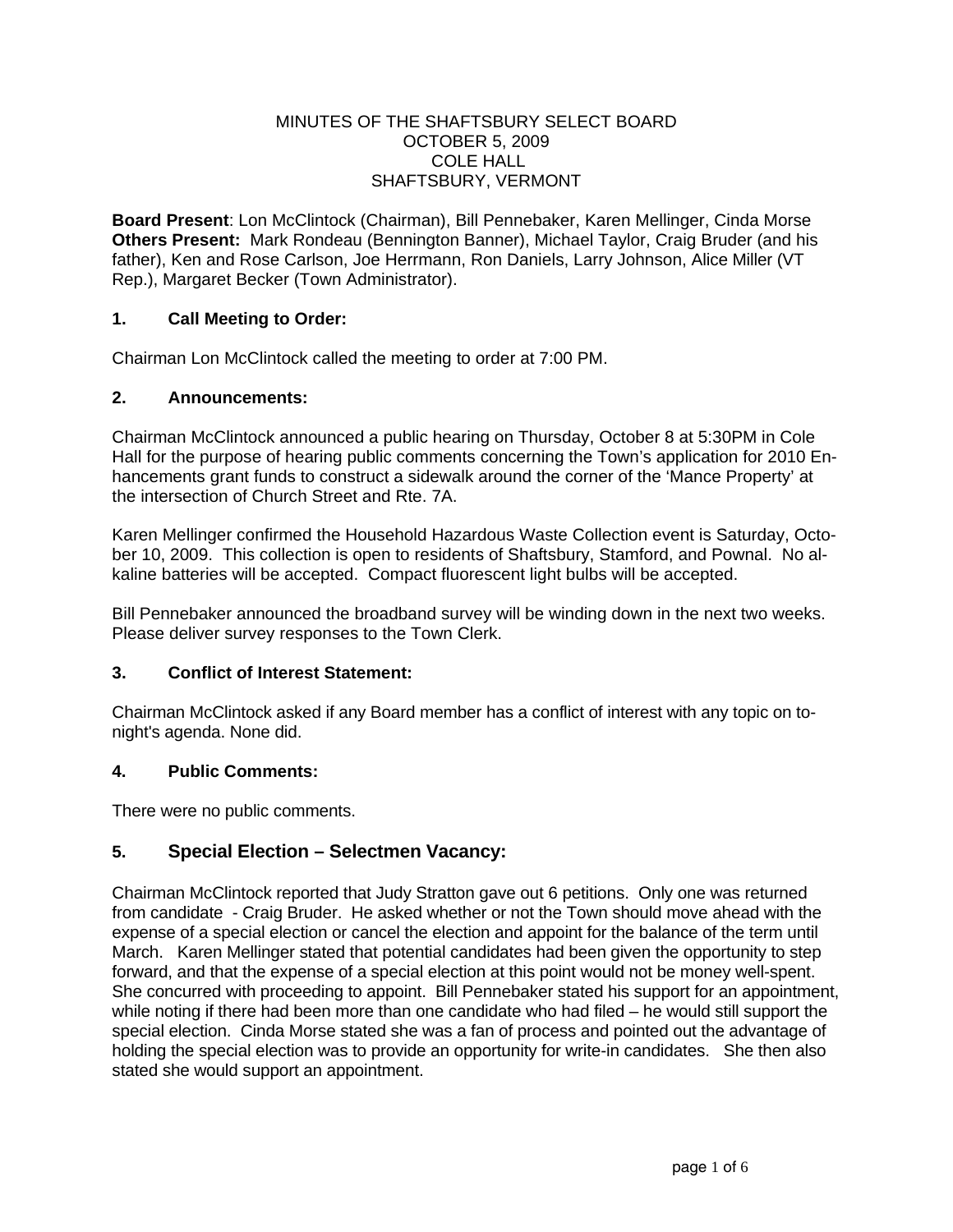The Chair asked Craig Bruder to join the Board. Mr. Bruder explained he has been Chair of the Shaftsbury Planning Commission and has enjoyed serving his community. He said he has lived in Shaftsbury for 5 years and has children enrolled at the Elementary School. He would like to bring new ideas and perspectives to the Selectboard. Mr. Bruder is presently employed as an underwriter for a captive insurance company. He has been in the insurance business for many years. Mr. Bruder said he is unsure if he will remain Chair of the Planning Commission, if appointed as a Selectboard member. When asked by Cinda Morse if he would run again in March, Mr. Bruder responded yes.

**Bill Pennebaker made the motion to appoint Craig Bruder to the vacant Selectboard position for the balance of the term and until March 2010. Karen Mellinger seconded. The MO-TION carried unanimously,**

## **6. Construction Project Updates:**

Ron Daniels provided status reports on various highway projects. Work to be done on Meyers Road includes ditching, seeding, and lining with stone; guard rail posts and wire also need to be installed. The crew will finish up the Shaftsbury Hollow Road drainage project in the very near future. The Airport Road Box Culvert is completely installed except for guard rails. Continued spot grading will be needed until the road stops settling. The White Creek Road bank stabilization project is complete.

Discussions ensued regarding a newly found sink hole opposite the Carlson residence at the edge of pavement on Westview Drive. Water has undermined the pavement. There is more settling further along the road towards the end and its intersection with Stevens Lane. Ron Daniels stated he does not support paving at these locations this fall, until road repairs can be made. Margy Becker stated she has submitted a request for an extension to the Class 2 paving grant, which provides funding for paving Cleveland Avenue, Ledgely Road, Westview Place, and Stevens Lane. Ron Daniels was asked if he could provide a cost estimate for repairs needed to Westview Drive. The Board agreed to continue discussions on this item at a special meeting on Thursday, October 8, at 5:30PM.

Joe Herrmann reported Sycamore Lane is completely "looped" and all houses are tied in. The site is being cleaned up and being prepared for blacktop. Sycamore Lane is 80% complete. Meadow Lane is all on-line and is 90% complete. 90% of the pipe needed on Ledgely Drive has been run through. Pipe has been laid on Westview, but houses have yet to be tied in. Drilling Technologies hopes to have the project completed by Friday October 16<sup>th</sup>. Site restoration will include paving in certain locations. Ken Carlson reported that Drilling Technologies has been very professional and responsive to citizens concerns. He has been very happy with the work the company has completed. Drilling Technologies has provided a one year warranty for their work.

Karen Mellinger reported that the Water Bond is with the ANR and will be sent along to the Bond Bank shortly. Karen Mellinger provided a status report on the Sidewalk Project. MacDonald-Secor hopes to finish up by the middle of October.

Margy Becker provided a status report on repairs to Cole Hall. Work has begun on steeple repair and roofing, the southside door has been restored and antique hardware (black iron) will be installed. Roof and cornice repairs are underway. Window replacements have been ordered.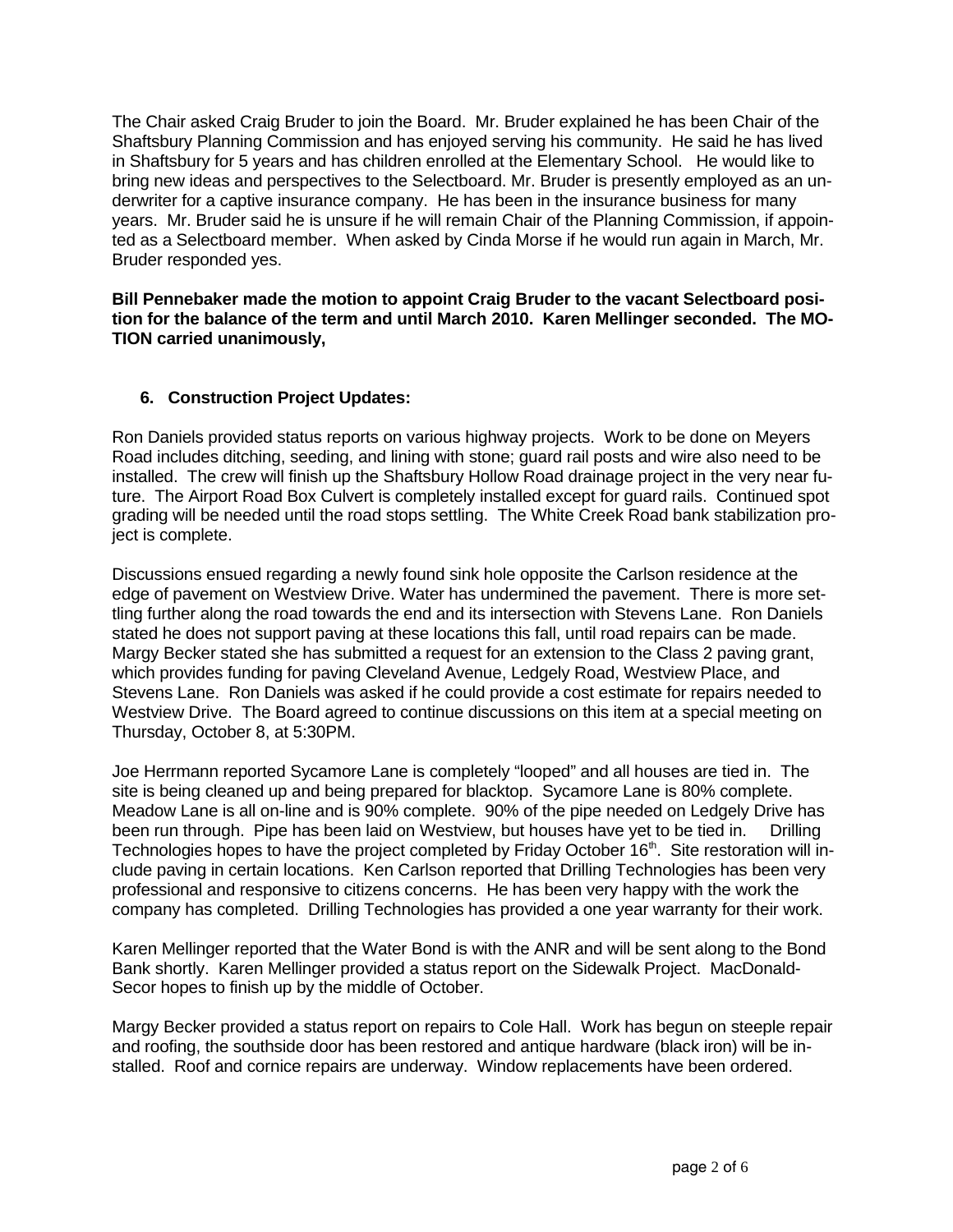Lon McClintock reported on the status of the Facilities Committee's consideration of the Keefe & Wesner Report regarding the assessment of Cole Hall. The Committee has yet to reach a consensus on whether or not an addition to Cole Hall is the way to proceed. The costs of adding on to Cole Hall are less than constructing a new building. The Facilities Committee decided to investigate the cost of having Keefe & Wesner develop more refined plans for an addition to Cole Hall.

Margy Becker reported that staff have met with Facilities Committee members to review the Keefe & Wesner recommendations. The Town Clerk has expressed concern that the vault is too small and that a rear main entry leaves people at an out-of-the-way location in the building – which may pose a security issue. This entry is proposed to house the new ADA accessible entryway, inclusive of an elevator to the main floor. She also noted that the site plans under review do not allow access to the residence behind Cole Hall. These comments will be communicated to Mark Wesner.

# **7. Cemetery Committee – Status Report**

Cinda Morse reported that the Cemetery Committee held its organizational meeting. She recommended that meeting attendees Angie Abatello, Joyce Scary, Judy Stratton, and Madilyn Harrington be formally appointed to the Committee. Ms. Morse stated she understands that the Selectboard wants the Cemetery Committee to make recommendations for a 'Superintendent' to replace Wynn Metcalfe. She reported that a job description for the position is needed, and she is in receipt of a sample the Committee will review at its next meeting on October 15<sup>th</sup>. The Committee must also decide whether this shall be a paid position or not. Ms. Morse suggested an extensive review of the budget for cemeteries is needed, in order to evaluate whether fees being collected are going to the right place – i.e. perpetual care vs. mowing vs. fence repair. An inventory of cemeteries is needed to identify necessary repair work. Ms. Morse said she considers Shaftsbury cemetery records to be in good shape.

Lon McClintock asked for clarification of the Committee's charge. He noted the range of local committees that have been established. Some have appointed members, some do not. Mr. Mc-Clintock expressed his concern to stem from the fact the Cemetery Committee will oversee provision of services to the community, and it should be clarified whether the Committee can spend money.

## **Lon McClintock made the MOTION to establish an interim \$70.00 burial fee – which has been the published fee. Bill Pennebaker seconded. The MOTION carried unanimously.**

Karen Mellinger inquired as to the status of the audit of cemetery records. Lon McClintock reported that the Town Auditors would be meeting the next day (Tuesday, Oct.  $6<sup>th</sup>$ ). The Selectboard discussed new interim policies for collection of all cemetery fees through the Town Office – with the Treasurer and Town Clerk cross-checking revenue collection and records.

Lon McClintock asked the Board to consider increasing the fee charged for burial markers to a fee that reflects their true cost. He clarified that the Town has a published rate of \$120 for corner markers, but the real price is \$200.

#### **Bill Pennebaker made the motion to charge an interim fee of \$200 for corner markers and a \$25 installation fee. Karen Mellinger seconded for discussion purposes.**

Cinda Morse inquired whether only stone markers are to be used, citing that Burlington allows markers comprised of alternate materials to be used. Further discussions ensued regarding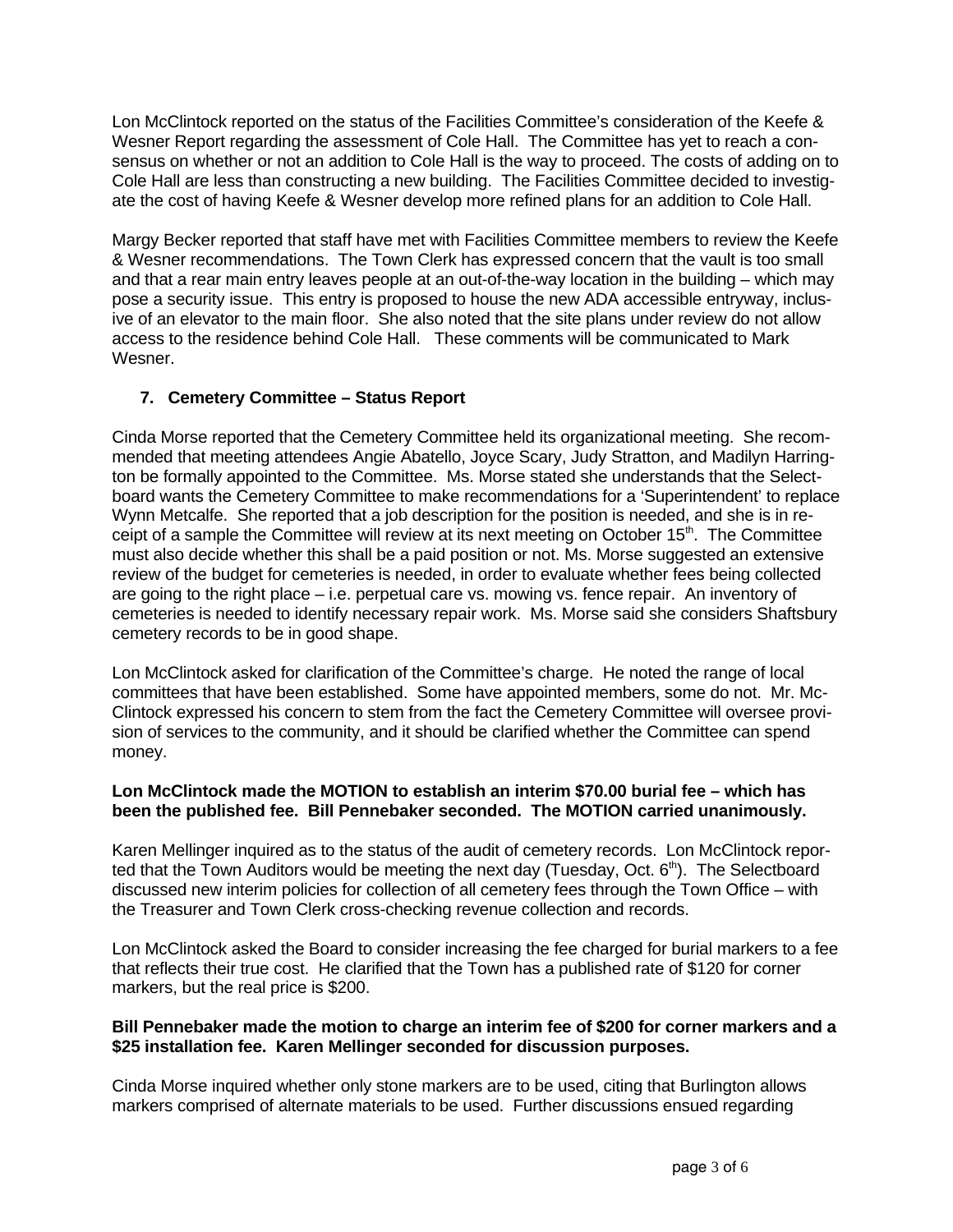corner markers, fees, and whether or not corner markers of differing materials should be installed in historic cemeteries. Cinda Morse stated this was an issue the Cemetery Committee should address. Lon McClintock suggested that a resident in Town assist with laying out corner markers. Alice Miller suggested a local granite supplier.

**Bill Pennebaker then amended his MOTION to state "an interim policy will be to charge the current price for corner markers plus the cost of installation." The motion was seconded and carried unanimously.** 

**Cinda Morse made the MOTION to appoint Angie Abatello, Judy Stratton, Joyce Scary, and Marilyn Harrington to the Cemetery Committee. Bill Pennebaker seconded. The motion carried unanimously.**

Lon McClintock suggested the Committee elect a Chair, and that Committee membership should remain open in case others come forward and desire to participate. Cinda Morse asked for clarification as to the skills people may need to bring to the Committee – citing the need to adhere to Vermont statutes. Lon McClintock suggested 1 – 3 additional members.

# **8. Status of Transition to Modified Accrual Accounting**

Margy Becker reported Treasurer Henri Billow is still waiting for final adjustments and journal transactions from Bill Hall. Lon McClintock said that line items are now structured so that Howard Park and Cemetery income and expenses are reported in the general fund. Grants remain separate at present. This is the Treasurer's preference.

#### **9. Minutes**

**Karen Mellinger made the motion to approve the minutes of September 21, 2009 – noting that the following corrections needed to be made:**

- 1. The title should reflect 9/21/09 and not 9/14/09
- 2. Paragraph 3 Item#2 Announcements: "Gail Green" should read "Gayle" Green.
- 3. Page 6 Item #14: correct "Chuck Putnam" to "Chuck Putney"

#### **The motion was seconded and carried unanimously.**

#### **10. Warrants:**

The following warrants were presented for approval:

Transfer Warrant due to General Fund from Cole Hall and Lister's Reappraisal funds in the amount of \$32,082.71.

## **Ms. Morse made motion to pay the Transfer Warrant in the amount of \$32,082.71. Mr. Pennebaker seconded. Motion carried 4-0-0.**

Check Warrant #W9: \$17,000 (Getty Construction)

**Ms. Morse made motion to pay Warrant #W8. Mr. Pennebaker seconded. Motion carried 4-0-0.**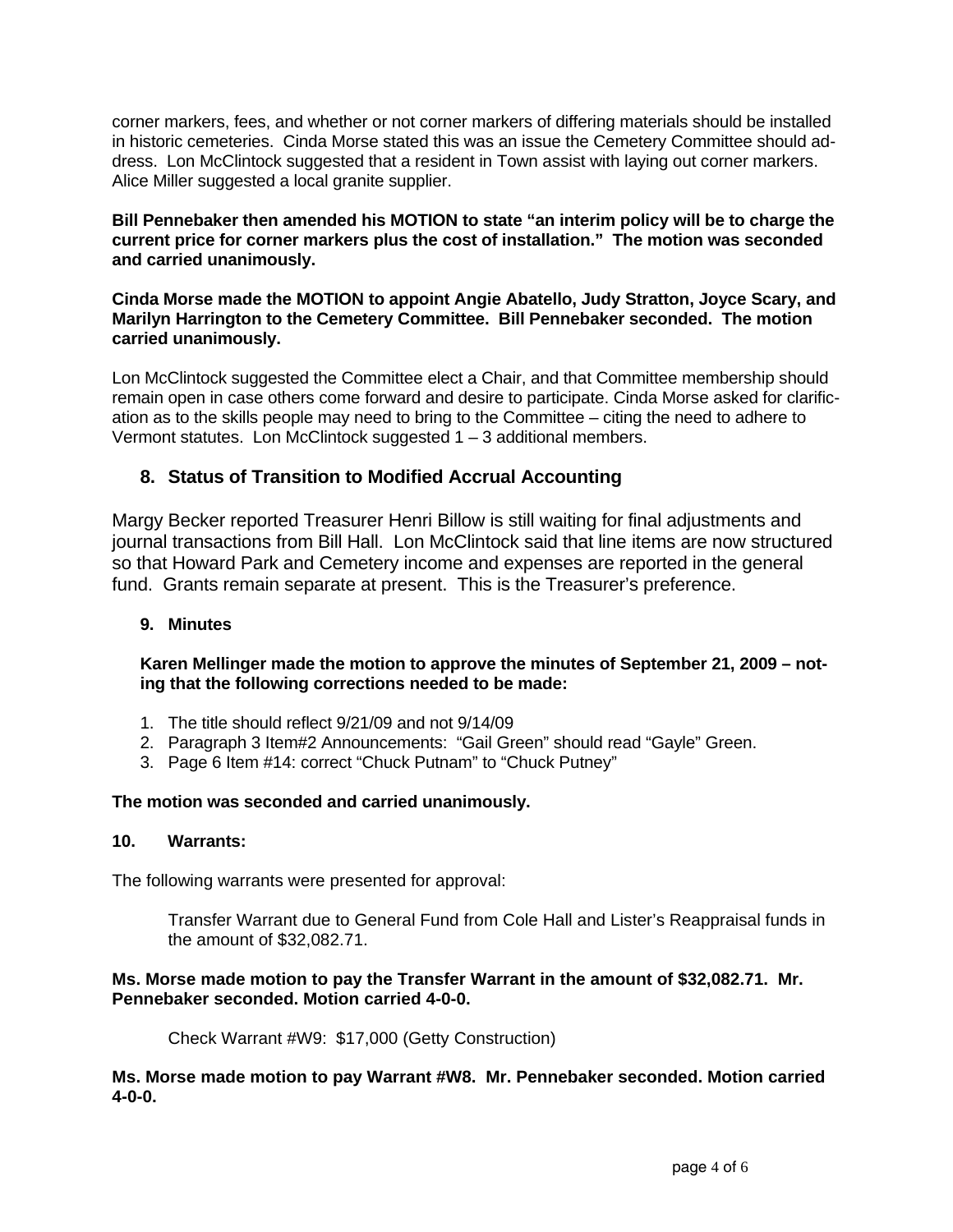Payroll Warrant #13: \$7,844.43

## **Ms. Morse made the motion to pay payroll warrant #13. Ms. Mellinger seconded. The motion carried 4-0-0.**

Payroll Warrant 13R: Return payroll check \$73.44.

## **Ms. Morse made the motion to pay payroll warrant #13R. Ms. Mellinger seconded. The motion carried 4-0-0.**

Payroll Warrant #14: \$6,148.99.

**Ms. Morse made the motion to pay payroll warrant #14. Bill Pennebaker seconded. The motion carried 4-0-0.**

Check Warrant #W9R: (retirement) \$4,883.04.

#### **Ms. Morse made the motion to pay check warrant #W9R. Ms. Mellinger seconded. The motion carried 4-0-0.**

Check Warrant #10: \$83,610.13 (BCRC dues, CSI for box culvert, Gorman Group for chloride, Greenmen Pedersen for sidewalk inspection services, Greater Heights Tree Co. for work on Meyers Road, Jay Coonradt mowing contract).

## **Ms. Morse made the motion to pay check warrant #10. Ms. Mellinger seconded. The motion carried 4-0-0.**

Check Warrant #11: \$105,018.54 to Drilling Technologies (Water Project)

#### **Karen Mellinger made the motion to pay check warrant #11. Bill Pennebaker seconded. The motion carried 4-0-0.**

#### **14. Other Business:**

Karen Mellinger announced the upcoming public hearing at Cole Hall on Thursday, October 8<sup>th</sup>, at 5:30PM regarding the Town's submittal of an application for 2010 federal Enhancement Grant funds.

Bill Pennebaker reported the Planning Commission has completed its review of the highway access ordinance and now presents it to the Selectboard with modest revisions – inclusive of revised language to have the Zoning Administrator conduct the  $1<sup>st</sup>$  level of review of the curbcut with the Road Foreman's assistance. If B71 standards are not met, the DRB becomes involved. This proposed ordinance will be added to the October  $19<sup>th</sup>$  agenda for  $1<sup>st</sup>$  reading.

Bill Pennebaker also submitted to the Board for review the Planning Commission's recommendation for a proposed amendment to the zoning ordinance. The amendment concerns fencing, plantings, and walls within the Town's highway right-of-ways. This item will be discussed October  $19^{\text{th}}$ .